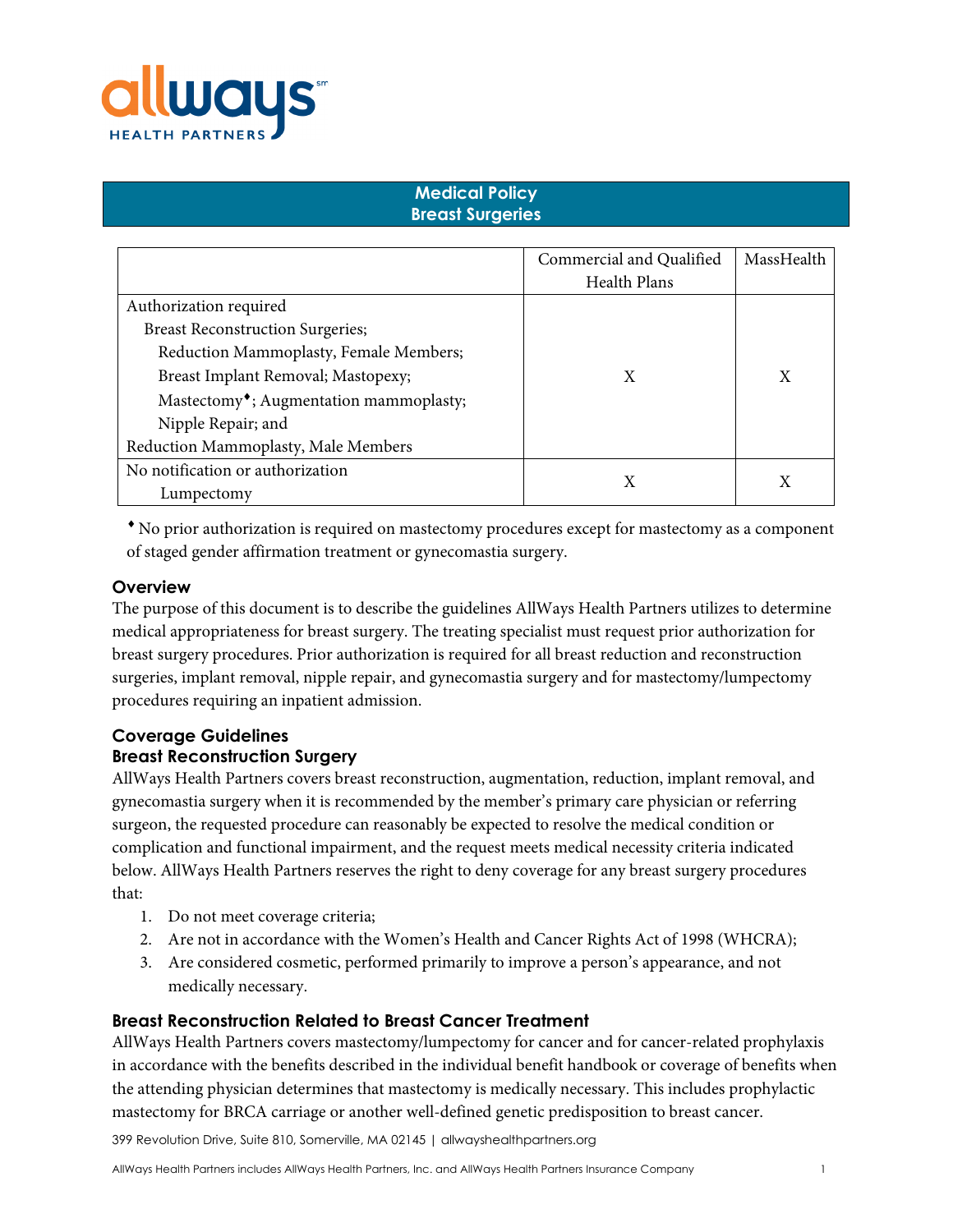

AllWays Health Partners covers breast reconstruction in accordance with the Women's Health and Cancer Rights Act of 1998. AllWays Health Partners provides coverage for:

- Reconstruction of the breast on which a mastectomy/lumpectomy has been performed;
- Surgery and reconstruction of the other breast to produce symmetrical appearance;
- Prosthesis and treatment of physical complications at all stages of a mastectomy/lumpectomy, including lymphedema; and
- Tattooing of an areola as part of a nipple reconstruction following mastectomy/lumpectomy.

## **Breast Reconstruction Related to Gender Affirming Procedures**

AllWays Health Partners covers medically necessary mastectomy or breast augmentation mammoplasty for gender dysphoria when a member meets relevant medical necessity criteria for coverage under the Gender [Affirming Procedures](https://resources.allwayshealthpartners.org/medicalpolicy/GenderAffirmingProcedures.pdf) medical policy.

## **Breast Reconstruction Related to Other Medical Conditions (photo documentation is required)**

AllWays Health Partners covers medically necessary breast reconstruction surgery including but not limited to augmentation, reduction mammoplasty, and mastopexy in the following instances:

- 1. For treatment of a member with:
	- a. Severe disfigurement due to congenital chest wall deformities causing functional impairments such as in Poland syndrome; OR
	- b. Repair of severe breast asymmetry due to acute trauma

## **Reduction Mammoplasty, Female Members** (photo documentation is required)

Medical necessity for reduction mammoplasty in female members is determined through InterQual® criteria, which AllWays Health Partners has customized. To access the criteria, log in to AllWays Health Partners' provider website at allwaysprovider.org and click the InterQual® Criteria Lookup link under the Resources Menu.

AllWays Health Partners considers members <18 years of age eligible for reduction mammoplasty when they have reached full physical maturity i.e. tanner stage V, typically age 15 and older and when all other InterQual® criteria are met.

## Mammogram Requirements

Only women fifty years or older must have a negative mammogram for cancer performed within two years prior to the date of the planned surgery. This must be evidenced by one of the following:

- i. Copy of the mammogram report;
- ii. Verbal or written confirmation from a MD/RN/PA in the surgeon's or PCP's office; or
- iii. Verbal report from office support staff following instructions from MD/RN/PA (one of whom has reviewed the report).

Note: Coverage for reduction mammoplasty is limited to one procedure per member per lifetime.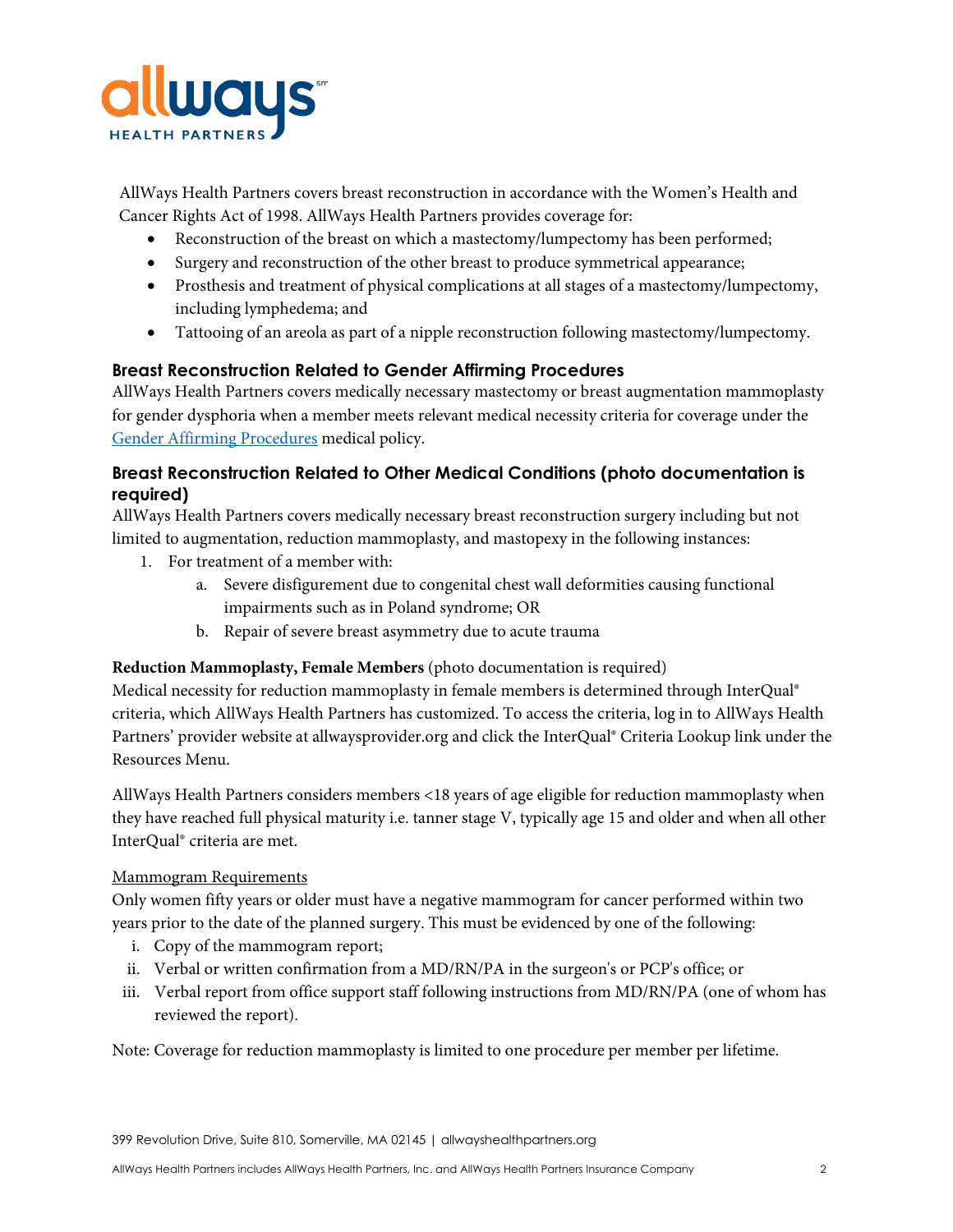

#### **Breast Implant Removal**

As of February 20, 2017, medical necessity for breast implant removal is determined through InterQual® criteria, which AllWays Health Partners has customized. To access the criteria, log in to AllWays Health Partners' provider website at allwaysprovider.org and click the InterQual® Criteria Lookup link under the Resources Menu.

## **Nipple Repair**

AllWays Health Partners covers medically necessary nipple repair when there is medical record documentation supporting the following:

- 1. An inverted nipple is causing a demonstrated inability to breast feed and the requested procedure can reasonably be expected to restore this lost functionality; and
- 2. Other nipple procedures are authorized when they are medically necessary part of an AllWays Health Partners authorized breast reconstruction procedure.

**Reduction Mammoplasty, Male (Gynecomastia Surgery)** (photo documentation is required) As of February 20, 2017, medical necessity for reduction mammoplasty in male members is determined through InterQual® criteria, which AllWays Health Partners has customized. To access the criteria, log in to AllWays Health Partners' provider website at allwaysprovider.org and click the InterQual® Criteria Lookup link under the Resources Menu.

## **Exclusions**

AllWays Health Partners does not provide coverage for breast surgery for conditions that do not meet the criteria noted, including but not limited to:

- 1. Breast surgeries or procedures performed solely to enhance a member's appearance or to counteract appearance that occurs through the natural aging process, in the absence of any signs or symptoms of functional abnormalities and/or associated medical complication is considered cosmetic and is not a covered benefit, unless specifically noted in the coverage criteria.
- 2. Breast surgeries or procedures performed primarily for psychological or emotional reasons.
- 3. Mastopexy for breast reconstruction unless it is for cancer-related mastectomy/lumpectomy or severe deformity due to Poland's syndrome or breast trauma.
- 4. Removal of a breast implant that has been placed for cosmetic purposes is not a covered benefit when performed due to:
	- a. Pain without clearly defined abnormalities on exam or radiographically that meet the criteria above;
	- b. Leakage of a saline implant; or
	- c. Anxiety concerning a potential complication.
- 5. Replacement of an implant that has been removed for medical necessity that had been originally placed for cosmetic purposes is not a covered benefit.
- 6. Surgical treatment for gynecomastia is not considered medically necessary for any of the following reasons:

<sup>399</sup> Revolution Drive, Suite 810, Somerville, MA 02145 | allwayshealthpartners.org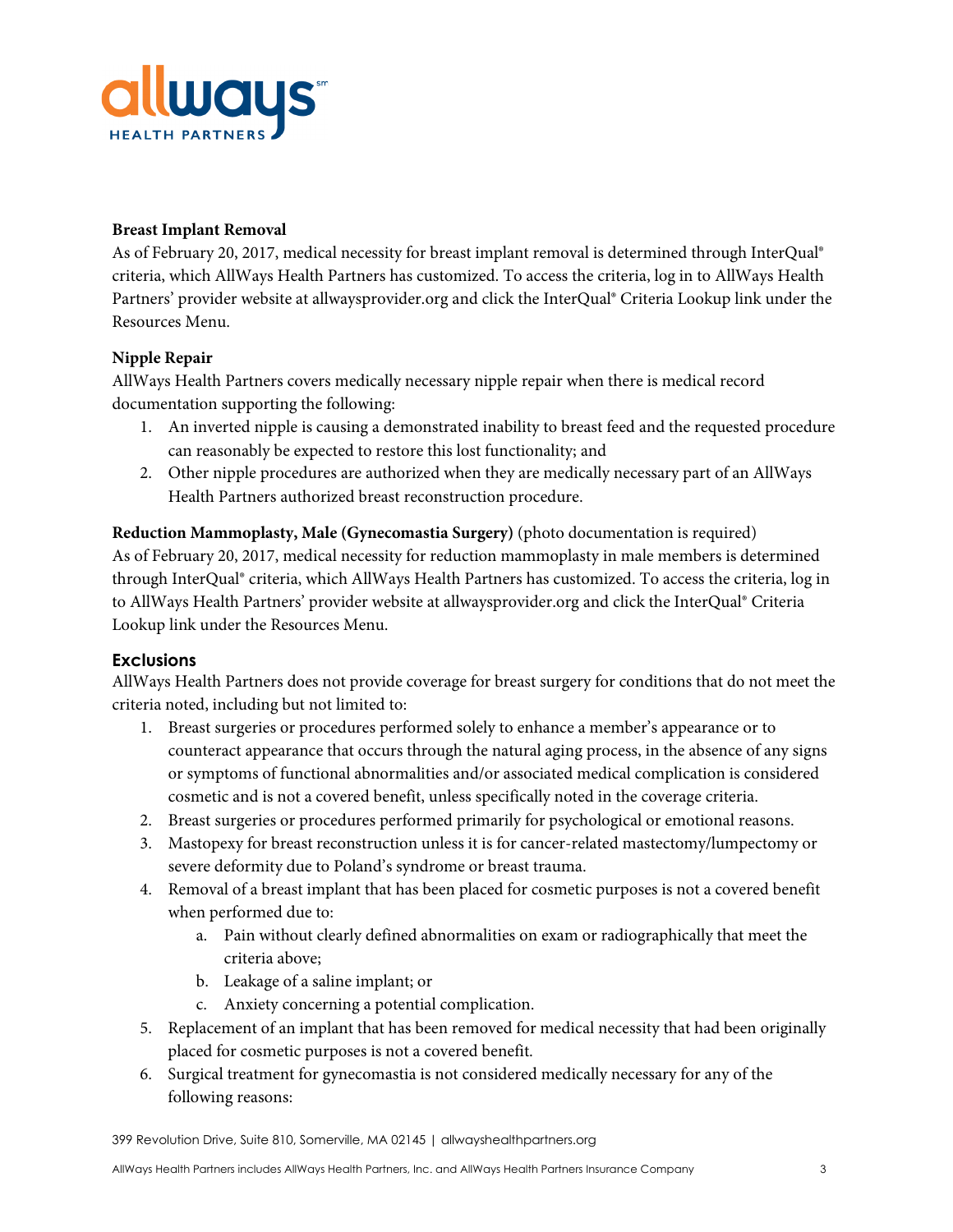

- a. There is laboratory drug screen evidence of illicit substance abuse that can cause gynecomastia (e.g. marijuana, heroin, amphetamines);
- b. There is a history of chronic alcohol abuse;
- c. There is a history of the use of supplements/herbal products/hormones that can cause gynecomastia, and which have not been prescribed by a licensed clinician to treat a medical condition; or
- d. Treatment of pseudogynecomastia (breast enlargement secondary to fatty tissue).
- 7. Breast surgeries not specifically noted as covered procedures in this medical policy or in the Gender Affirming [Procedures](https://resources.allwayshealthpartners.org/medicalpolicy/GenderAffirmingProcedures.pdf) Policy.
- 8. Subsequent breast surgeries that are not part of an approved staged reconstruction plan and are intended for the sole purpose of cosmetic enhancement.

# **Definitions**

Capsular contracture- Baker Scale:

- Grade I the breast is normally soft and appears natural in size and shape
- Grade II the breast is a little firm, but appears normal
- Grade III the breast is firm and appears abnormal
- Grade IV the breast is hard, painful to the touch, and appears abnormal

Gynecomastia**:** Abnormal proliferation of breast tissue in males.

Gynecomastia Scale adapted from the McKinney and Simon, Hoffman and Kohn scales

- Grade I Small breast enlargement with localized button of tissue that is concentrated around the areola.
- Grade II Moderate breast enlargement exceeding areola boundaries with edges that are indistinct from the chest.
	- o Grade IIA Moderate breast enlargement exceeding areola boundaries with edges that are indistinct from the chest without skin redundancy
	- o Grade IIB Moderate breast enlargement exceeding areola boundaries with edges that are indistinct from the chest with skin redundancy
- Grade III Moderate breast enlargement exceeding areola boundaries with edges that are distinct from the chest with skin redundancy present.
- Grade IV Marked breast enlargement

Breast Reduction Table: Based on a table adapted from a study by Schnur (1991).

# **Regulation**

Women's Health and Cancer Rights Act of 1998

Sec. 713. Required Coverage for Reconstructive Surgery Following Mastectomies.

(a) In General - A group health plan, and a health insurance issuer providing health insurance coverage in connection with a group health plan, that provides medical and surgical benefits with respect to a mastectomy shall provide, in a case of a participant or beneficiary who is receiving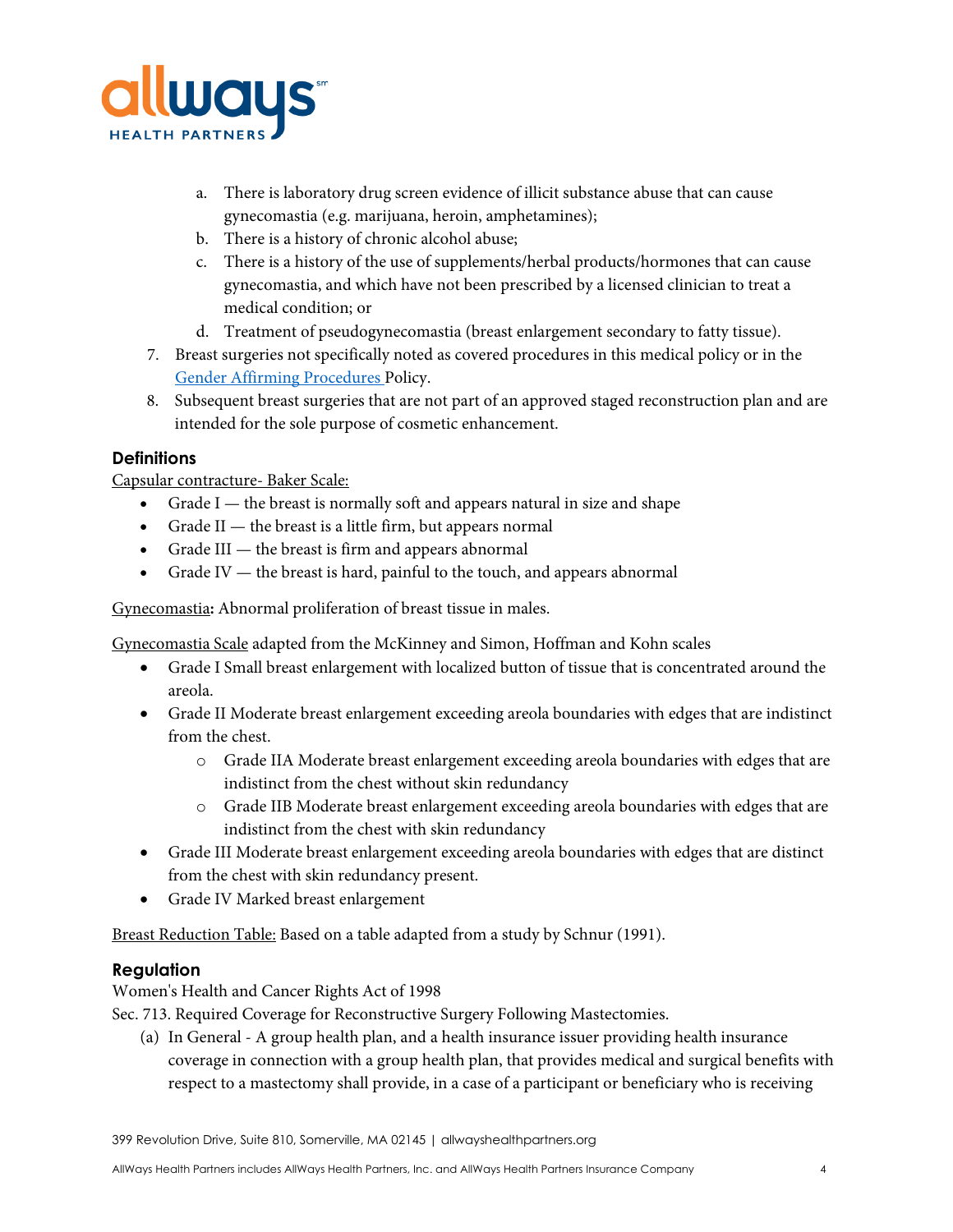

benefits in connection with a mastectomy and who elects breast reconstruction in connection with such mastectomy, coverage for:

- All stages of reconstruction of the breast on which the mastectomy has been performed;
- Surgery and reconstruction of the other breast to produce a symmetrical appearance;
- Prostheses and physical complications of all stages of mastectomy, including lymphedemas; in a manner determined in consultation with the attending physician and the patient. Such coverage may be subject to annual deductibles and coinsurance provisions as may be deemed appropriate and as are consistent with those established for other benefits under the plan or coverage. Written notice of the availability of such coverage shall be delivered to the participant upon enrollment and annually thereafter.
- (b) **Notice** A group health plan and a health insurance issuer providing health insurance coverage in connection with a group health plan shall provide notice to each participant and beneficiary under such plan regarding the coverage required by this section in accordance 1078 with regulations promulgated by the Secretary. Such notice shall be in writing and prominently positioned in any literature or correspondence made available or distributed by the plan or issuer and shall be transmitted:
	- In the next mailing made by the plan or issuer to the participant or beneficiary;
	- As part of any yearly informational packet sent to the participant or beneficiary; or
	- Not later than January 1, 1999; whichever is earlier.
- (c) **Prohibitions** A group health plan, and a health insurance issuer offering group health insurance coverage in connection with a group health plan, may not:
	- Deny to a patient eligibility, or continued eligibility, to enroll or to renew coverage under the terms of the plan, solely for the purpose of avoiding the requirements of this section; and
	- Penalize or otherwise reduce or limit the reimbursement of an attending provider or provide incentives (monetary or otherwise) to an attending provider, to induce such provider to provide care to an individual participant or beneficiary in a manner inconsistent with this section. 1079
- (d) **Rule of Construction** Nothing in this section shall be construed to prevent a group health plan or a health insurance issuer offering group health insurance coverage from negotiating the level and type of reimbursement with a provider for care provided in accordance with this section.

## **Related Policies**

- [Reconstructive and Cosmetic Procedures](https://resources.allwayshealthpartners.org/medicalpolicy/ReconstructiveandCosmeticProceduresMarch2020.pdf)
- [Gender Affirming Procedures](https://resources.allwayshealthpartners.org/medicalpolicy/GenderAffirmingProcedures.pdf)
- [Dermatology Provider Payment Policy](https://resources.allwayshealthpartners.org/Provider/PPG/Dermatology.pdf) Guideline

#### **CPT/HCPC Codes**

| <b>Authorized Codes</b> | <b>Code Description</b>                                                     |
|-------------------------|-----------------------------------------------------------------------------|
|                         | Tattooing, intradermal introduction of insoluble opaque pigments to correct |
| 11920                   | color defects of skin, including micropigmentation; 6.0 sq cm or less       |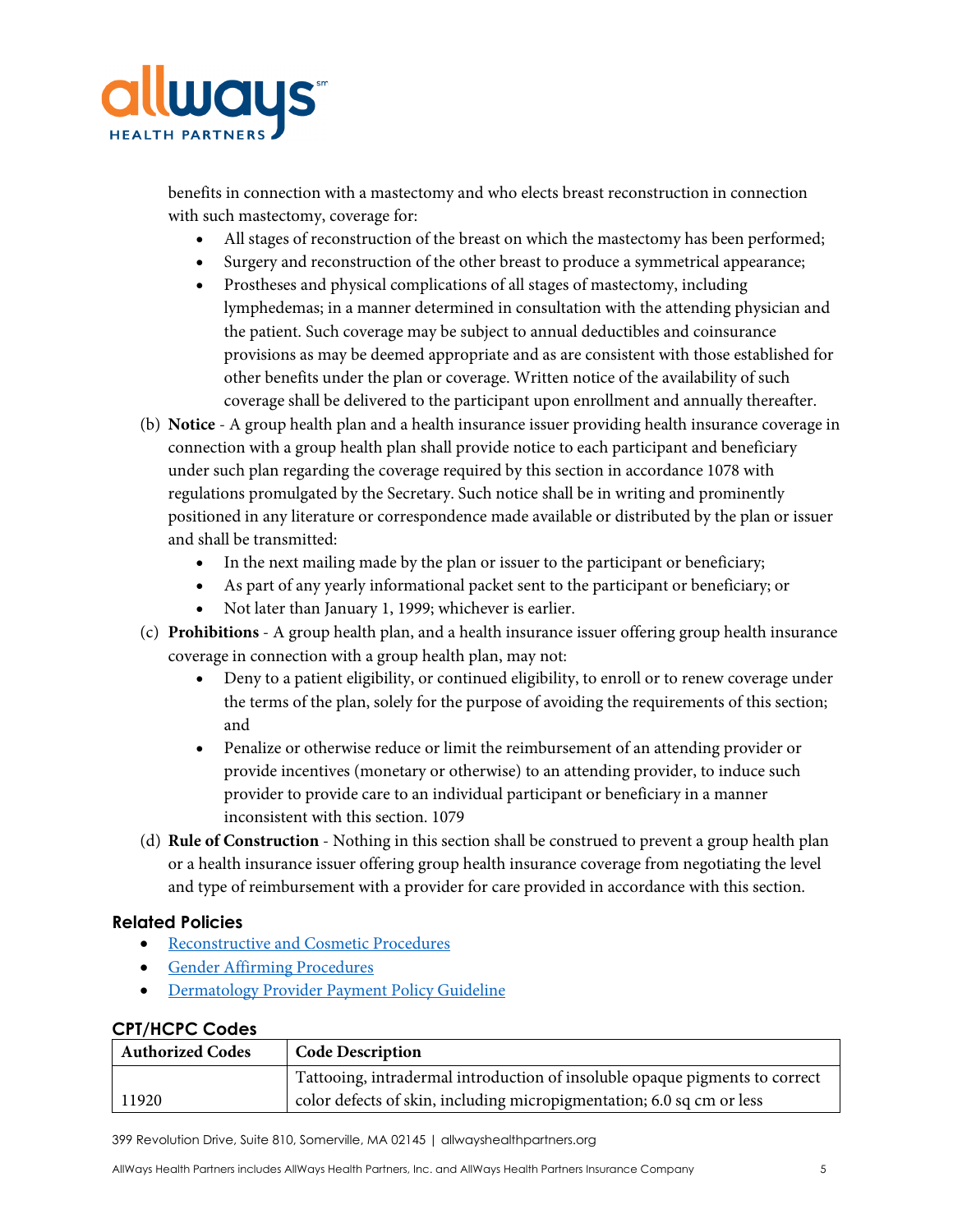

|       | Tattooing, intradermal introduction of insoluble opaque pigments to correct     |
|-------|---------------------------------------------------------------------------------|
| 11921 | color defects of skin, including micropigmentation; 6.1 to 20.0 sq cm           |
|       | Tattooing, intradermal introduction of insoluble opaque pigments to correct     |
|       | color defects of skin, including micropigmentation; each additional 20.0 sq     |
| 11922 | cm, or part thereof (List separately in addition to code for primary procedure) |
| 11970 | Replacement of tissue expander with permanent implant                           |
| 11971 | Removal of tissue expander without insertion of implant                         |
| 19300 | Mastectomy for gynecomastia                                                     |
| 19316 | Mastopexy                                                                       |
| 19318 | <b>Breast reduction</b>                                                         |
| 19324 | Mammaplasty, augmentation; without prosthetic implant                           |
| 19325 | Breast augmentation with implant                                                |
| 19328 | Removal of intact breast implant                                                |
|       | Removal of ruptured breast implant, including implant contents (eg, saline,     |
| 19330 | silicone gel)                                                                   |
|       | Immediate insertion of breast prosthesis following mastopexy, mastectomy or     |
| 19340 | in reconstruction                                                               |
| 19342 | Insertion or replacement of breast implant on separate day from mastectomy      |
| 19350 | Nipple/areola reconstruction                                                    |
| 19355 | Correction of inverted nipples                                                  |
|       | Tissue expander placement in breast reconstruction, including subsequent        |
| 19357 | expansion(s)                                                                    |
| 19361 | Breast reconstruction; with latissimus dorsi flap                               |
| 19364 | Breast reconstruction; with free flap (eg, fTRAM, DIEP, SIEA, GAP flap)         |
|       | Breast reconstruction; with single-pedicled transverse rectus abdominis         |
| 19367 | myocutaneous (TRAM) flap                                                        |
|       | Breast reconstruction; with single-pedicled transverse rectus abdominis         |
|       | myocutaneous (TRAM) flap, requiring separate microvascular anastomosis          |
| 19368 | (supercharging)                                                                 |
|       | Breast reconstruction; with bipedicled transverse rectus abdominis              |
| 19369 | myocutaneous (TRAM) flap                                                        |
|       | Revision of peri-implant capsule, breast, including capsulotomy,                |
| 19370 | capsulorrhaphy, and/or partial capsulectomy                                     |
|       | Peri-implant capsulectomy, breast, complete, including removal of all           |
| 19371 | intracapsular contents                                                          |
|       | Revision of reconstructed breast (eg, significant removal of tissue, re-        |
|       | advancement and/or re-inset of flaps in autologous reconstruction or            |
|       | significant capsular revision combined with soft tissue excision in implant-    |
| 19380 | based reconstruction)                                                           |
| 19396 | Preparation of moulage for custom breast implant                                |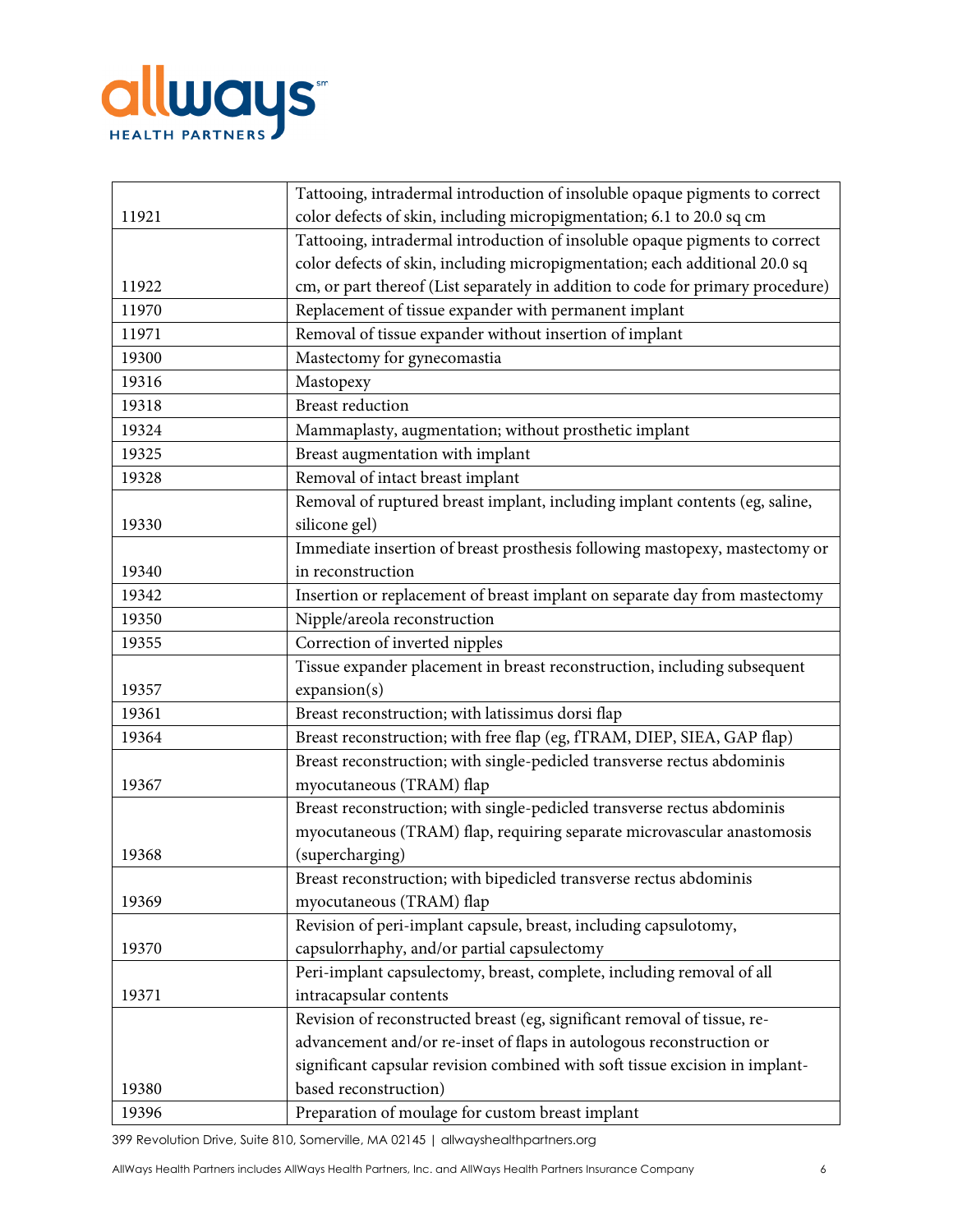

#### **Effective**

January 2022: Annual Review.

December 2020: Off-cycle review. Updated Table on Page 1 to add prior authorization language for certain Mastectomy criteria. Revised Coverage Guidelines criteria to create separate subheadings and criteria for Reconstruction Surgery, Breast Reconstruction Related to Breast Cancer Treatment, Breast Reconstruction Related to Gender Affirming Procedures, and Breast Reconstruction Related to Other Medical Conditions. Under Exclusions, revised "Mastopexy for breast reconstruction unless it is for cancer related mastectomy/lumpectomy" to state "Mastopexy for breast reconstruction unless it is for cancer-related mastectomy/lumpectomy or severe deformity due to Poland's Syndrome or Breast Trauma". Under Definitions section, removed Cup Size.

January 2020: Annual Review. Updated references.

January 2019: Annual Review.

April 2018: Added codes.

December 2017: Annual review.

May 2017: Added "photo documentation is required" to subheads Reduction Mammoplasty, Female Members, and to Reduction Mammoplasty, Male (Gynecomastia Surgery).

February 2017: Changes reflect the addition of InterQual® breast reconstruction surgeries, breast implant removal, reduction mammoplasty (male), reduction mammoplasty (female), and mastectomy criteria. September 2016: Annual review.

September 2015: Coverage for ruptured saline implant removal and replacement when placed for certain medical conditions, clarity regarding overlap and consistency with Gender Reassignment Surgery Medical Policy added

September 2014: New medically necessary indicators added.

May 2013: Added physical maturity to breast reduction criteria; added breast implant removal & surgery for gynecomastia criteria.

June 2012: No change.

May 2011: Annual Review.

April 2010: Annual Review.

April 2009: Annual Review.

April 2008: Annual Review.

April 2007: Annual Review.

May 2006: Annual Review.

May 2005: Effective date.

## **References**

American Society of Plastic Surgeons (ASPS), Recommended Criteria for Third-Party Payer Coverage, downloaded from

[http://www.plasticsurgery.org/Medical\\_Professionals/Health\\_Policy\\_and\\_Advocacy/Health\\_Policy\\_Reso](http://www.plasticsurgery.org/Medical_Professionals/Health_Policy_and_Advocacy/Health_Policy_Resources/Recommended_Insurance_Coverage_Criteria.html) [urces/Recommended\\_Insurance\\_Coverage\\_Criteria.html](http://www.plasticsurgery.org/Medical_Professionals/Health_Policy_and_Advocacy/Health_Policy_Resources/Recommended_Insurance_Coverage_Criteria.html) 2018.

American Society of Plastic Surgeons. Reduction Mammaplasty. Practice Parameters. March 9, 2002b. Available at URL address: [http://www.plasticsurgery.org.](http://www.plasticsurgery.org/)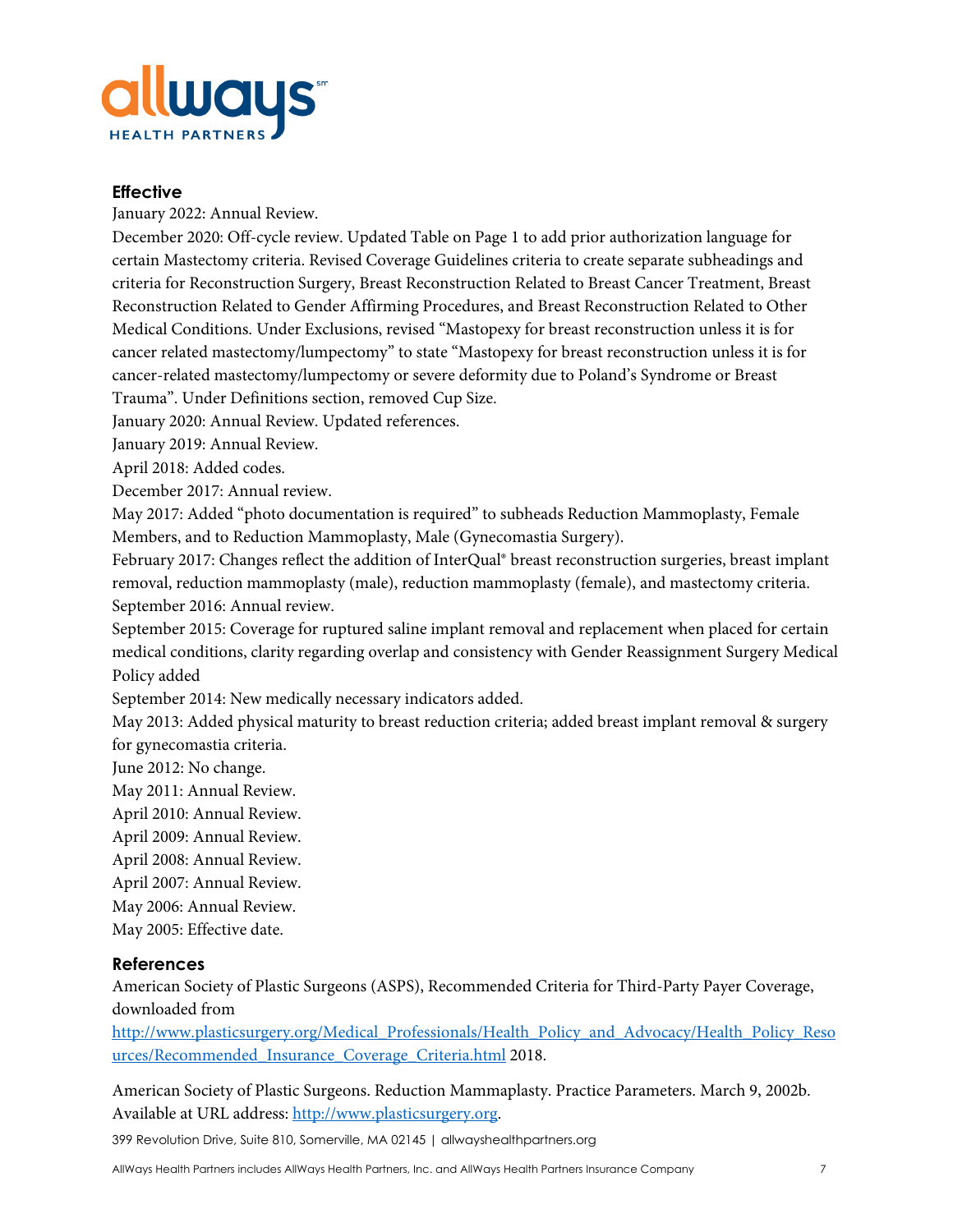

American Society of Plastic Surgeons. Consumer's Guide to Breast Reduction Breast Reduction Assessment of Value and Outcomes (BRAVO) Study. Accessed April 2008. Available at URL address: http://www.plasticsurgery.org/public\_education/BRAVO-Guide-to-Breast-Reduction.cfm

Ansstas G. Gynecomastia Treatment & Management: Approach Considerations, Pharmacologic Therapy, Breast Surgery. Emedicine.medscape.com. https://emedicine.medscape.com/article/120858-treatment. Published 2018. Accessed November 27, 2019

Division of Medical Assistance Guidelines for Medical Necessity Determination for Breast Reconstruction and intact breast implant removal, March 3, 2018.

Division of Medical Assistance Guidelines for Medical Necessity Determination for Reduction Mammoplasty, July 7, 2019.

Division of Medical Assistance Guidelines for Medical Necessity Determination for Mastectomy for Gynecomastia, February 22, 2012, retrieved 1/12

Schnur PL, Schnur DP, Petty PM, Hanson TJ, Weaver Al. Reduction mammoplasty: an outcome study. Plast Reconstr Surg. 1997 Sep;100(4):875-83.

Schnur, Paul L, et al., "Reduction Mammaplasty: Cosmetic or Reconstructive Procedure?" Annals of Plastic Surgery. Sept 1991; 27 (3): 232-7.

Chadbourne, E. B., Ahang, S., Gordon, M. J., Ro, E. Y., Ross, S. D., Schnur, P. L. & Schneider Redden, P. E. Clinical outcomes in reduction mammaplasty: a systematic review and met analysis of published studies. *Mayo Clinic Proceedings* 76:m503-510, 2001.

Kerrigan CL. Collins ED. Kim HM. Schnur PL. Wilkins E. Cunningham B. Lowery J. Reduction mammaplasty: Defining medical necessity. Medical Decision Making. Vol. 22(3) (pp 208-217), 2002.

Krieger, L.M., Lesavoy, M. A. Managed Care's Methods for Determining Coverage of Plastic Surgery Procedures: The Example of Reduction Mammaplasty. Plastic Reconstructive Surgery 2000; 107: 1234- 1240.

Nguyen, J., Wheatley, M., Schnur, P., Nguyen, T., Winn, S. Reduction mammaplasty: A review of managed care medical policy coverage criteria. Plastic and Reconstructive Surgery Vol 121 (4) PP 1092- 1100, 2008.

Hayes. Health Technology Assessment. Autologous Fat Grafting for Breast Reconstruction After Breast Cancer Surgery. Dallas, TX: Hayes; Annual Review 2020 Oct 21

Hayes, Reduction Mammoplasty for breast Hypertrophy. Literature search of Medline and Embase completed February 7, 2007. Accessed 2018

Hayes, Reduction Mammoplasty. Literature search of Medline and Embase completed December 8, 2008. Accessed 2018